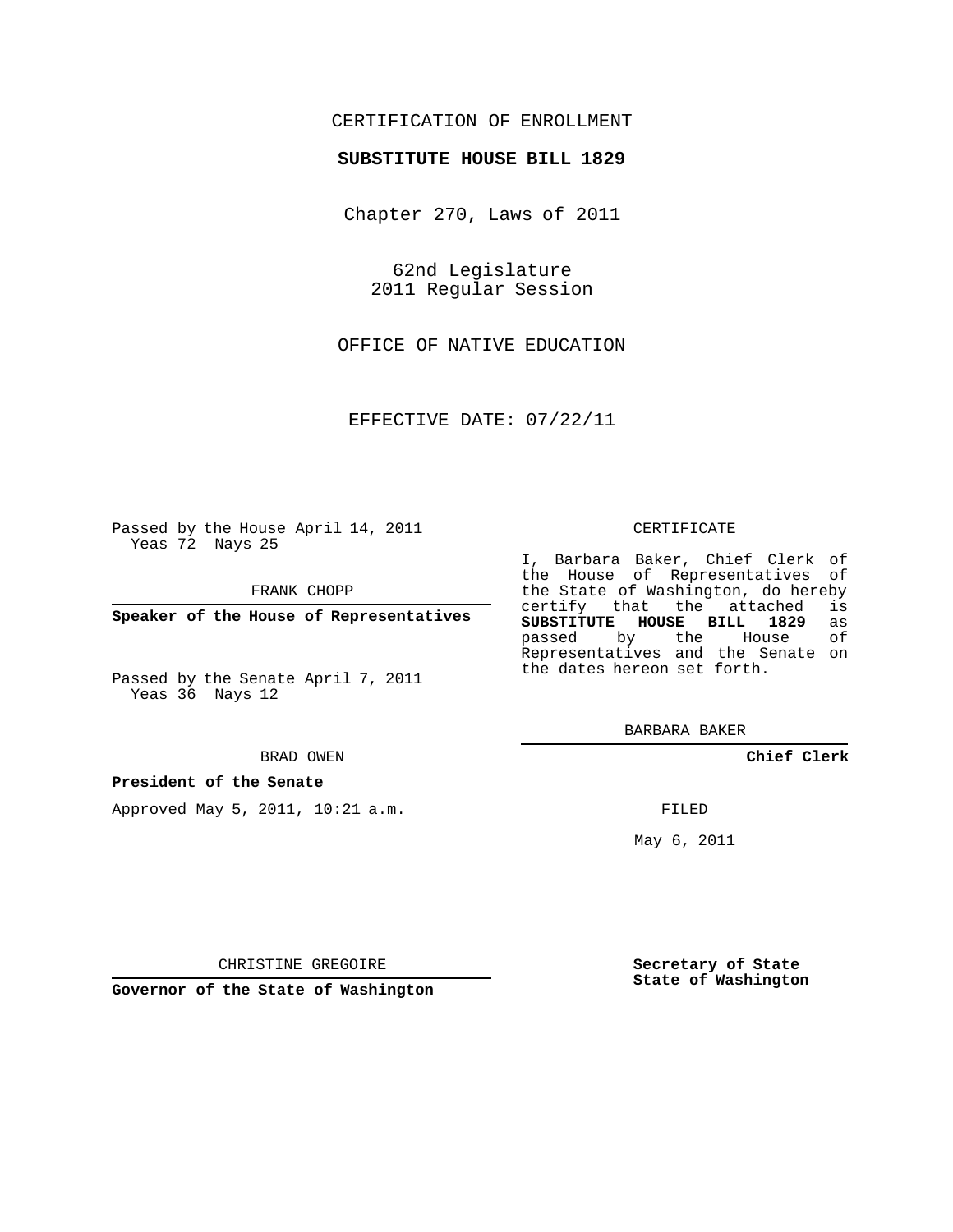# **SUBSTITUTE HOUSE BILL 1829** \_\_\_\_\_\_\_\_\_\_\_\_\_\_\_\_\_\_\_\_\_\_\_\_\_\_\_\_\_\_\_\_\_\_\_\_\_\_\_\_\_\_\_\_\_

\_\_\_\_\_\_\_\_\_\_\_\_\_\_\_\_\_\_\_\_\_\_\_\_\_\_\_\_\_\_\_\_\_\_\_\_\_\_\_\_\_\_\_\_\_

### AS AMENDED BY THE SENATE

Passed Legislature - 2011 Regular Session

### **State of Washington 62nd Legislature 2011 Regular Session**

**By** House Education (originally sponsored by Representatives Billig, Santos, Haigh, Probst, Sells, Kenney, Reykdal, Maxwell, Stanford, Morris, Hasegawa, Ryu, McCoy, Hunt, Moscoso, Hope, Appleton, and Ormsby)

READ FIRST TIME 02/17/11.

 1 AN ACT Relating to creating an Indian education division in the 2 office of the superintendent of public instruction; adding new sections 3 to chapter 28A.300 RCW; and creating a new section.

4 BE IT ENACTED BY THE LEGISLATURE OF THE STATE OF WASHINGTON:

## 5 NEW SECTION. **Sec. 1.** The legislature finds:

 6 (1) Leadership, technical assistance, and advocacy is important to 7 promoting the academic success of all students, particularly including 8 American Indian and Alaska Native students;

 (2) American Indian and Alaska Native students make up two and one- half percent of the total student population in the state and twenty- five percent or more of the student population in fifty-seven schools across the state;

 (3) The annual dropout rate for American Indian and Alaska Native students has hovered around ten or eleven percent over the past three school years and, while the on-time graduation rate for these students has improved between the 2006-07 and 2008-09 school years, it is still only fifty-two and seven-tenths percent; and

18 (4) Despite the passage of House Bill No. 1495 in 2005, with its 19 goal of educating citizens of the state about tribal history, culture,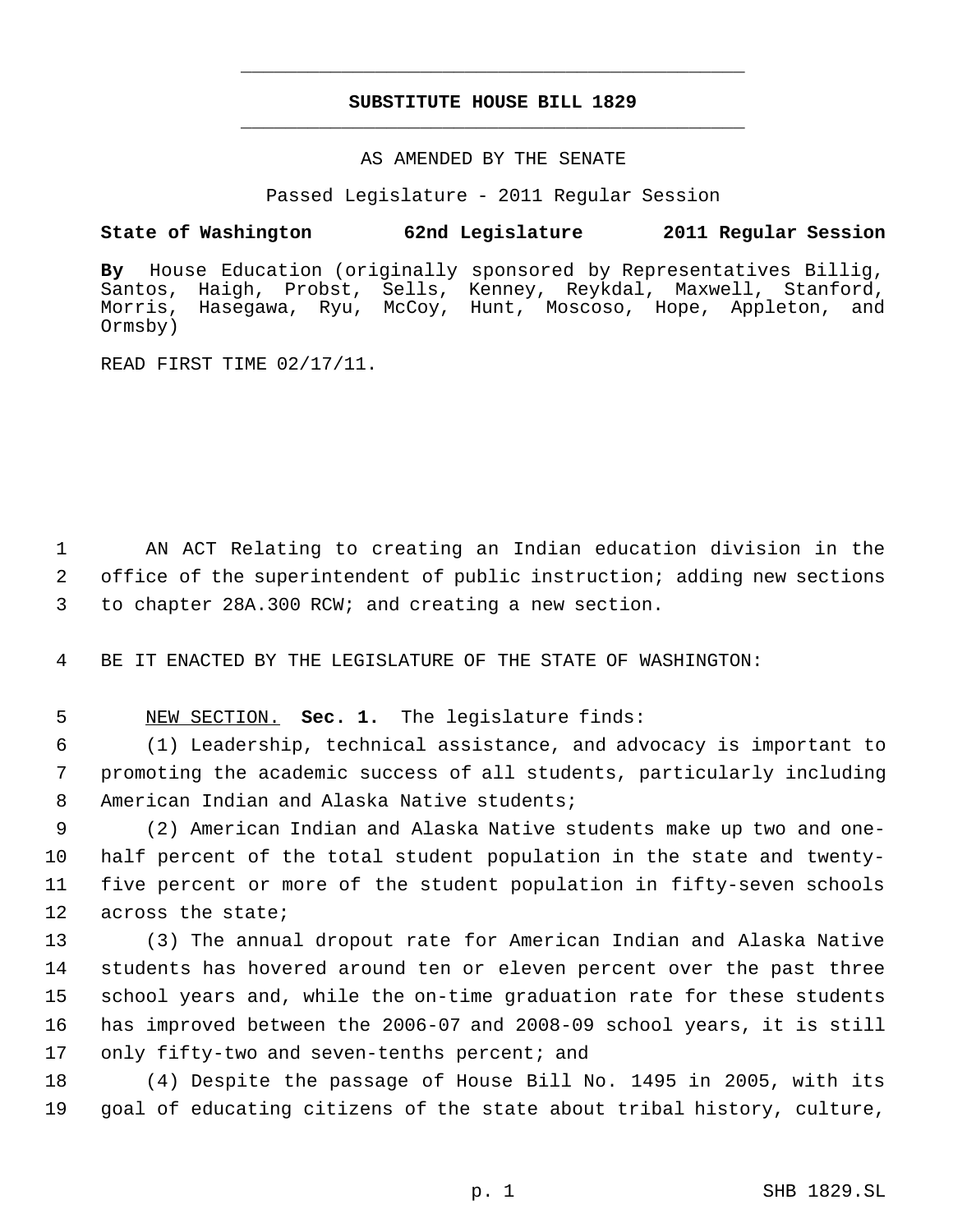treaty rights, contemporary tribal and state government institutions and relations, and the contribution of American Indians and Alaska Natives to the state, that goal has yet to be achieved in many schools.

 NEW SECTION. **Sec. 2.** A new section is added to chapter 28A.300 RCW to read as follows:

 (1) To the extent funds are available, an Indian education division, to be known as the office of Native education, is created within the office of the superintendent of public instruction. The superintendent shall appoint an individual to be responsible for the office of Native education.

 (2) To the extent state funds are available, with additional support of federal and local funds where authorized by law, the office of Native education shall:

 (a) Provide assistance to school districts in meeting the educational needs of American Indian and Alaska Native students;

 (b) Facilitate the development and implementation of curricula and instructional materials in native languages, culture and history, and the concept of tribal sovereignty pursuant to RCW 28A.320.170;

 (c) Provide assistance to districts in the acquisition of funding to develop curricula and instructional materials in conjunction with native language practitioners and tribal elders;

 (d) Coordinate technical assistance for public schools that serve American Indian and Alaska Native students;

 (e) Seek funds to develop, in conjunction with the Washington state native American education advisory committee, and implement the following support services for the purposes of both increasing the number of American Indian and Alaska Native teachers and principals and providing continued professional development for educational assistants, teachers, and principals serving American Indian and Alaska Native students:

- (i) Recruitment and retention;
- 32 (ii) Academic transition programs;
- (iii) Academic financial support;
- (iv) Teacher preparation;
- (v) Teacher induction; and
- (vi) Professional development;